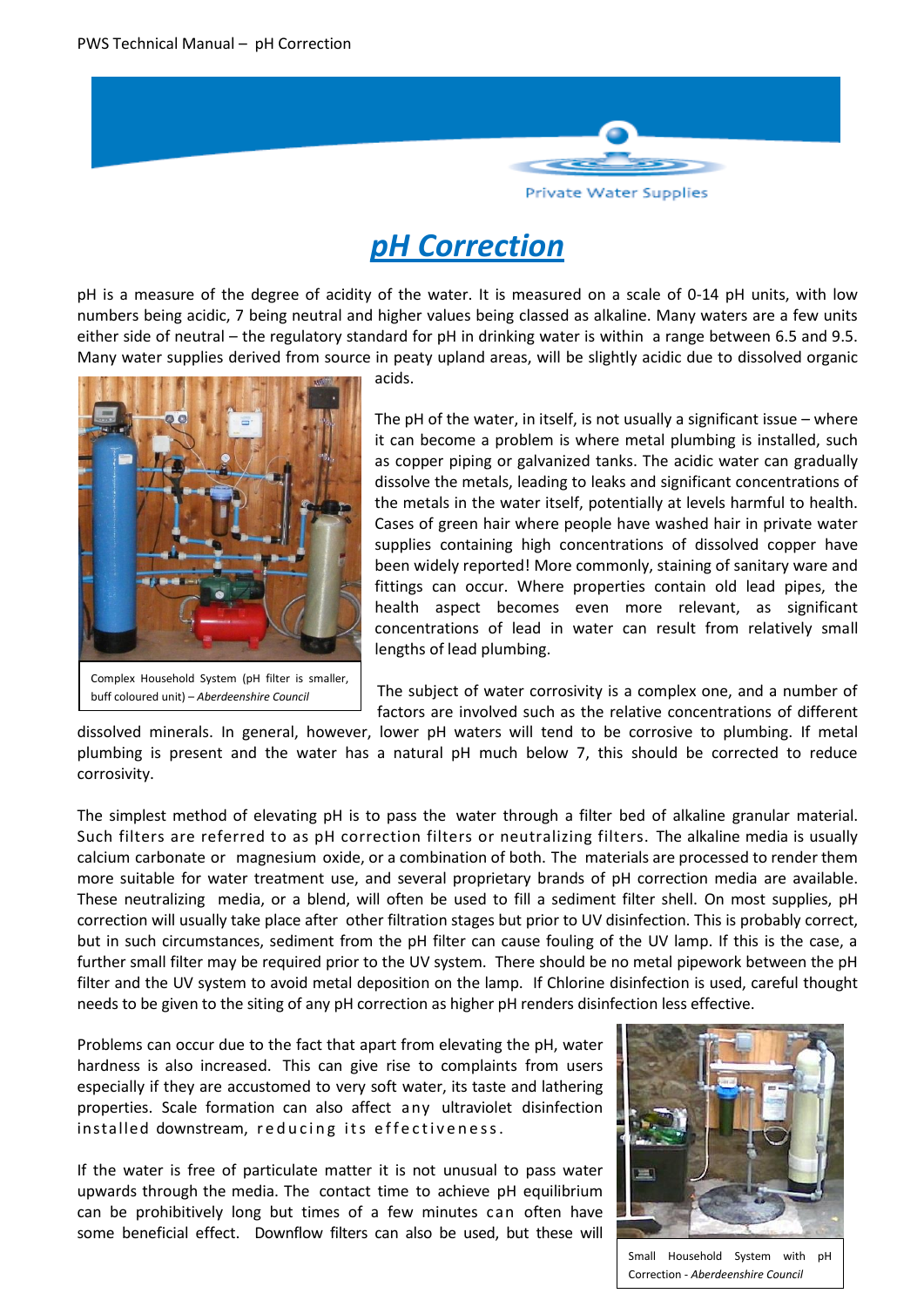#### PWS Technical Manual – pH Correction

usually require a backwash system. Even with careful design the alkaline material can clump together. Sediment, organic material and precipitated metals can also coat the media, making it less effective.

When designing a pH correction system for a small water supply, care must be given to sizing and residence times. If filters are undersized and contact times insufficient, the pH will not be sufficiently elevated, however if the water spends too much time in contact with the media it may become too alkaline, with other quality complications. Different media have differing levels of activity, so care must be taken to achieve the correct blend and on-site pilot trials may be advisable. Particular difficulties can arise where a property is only used intermittently through the year, meaning that at certain times, water can spend long periods in contact with the media. Competent specialist advice should be sought.

As a chemical reaction takes place between the water and the media in the neutralizing filter, the media gradually gets used up over time. This means that monitoring of the filter is required and replenishment of the media needs to take place from time to time. If media is simply topped up periodically there is a risk that insoluble deposits will accumulate in the filter and gradually reduce its performance. Therefore, it is good practice to occasionally take the filter off line, clean it out and completely replenish the media. Following replenishment, users may report a slight cloudiness and change in taste, but this should settle after a short amount of time.